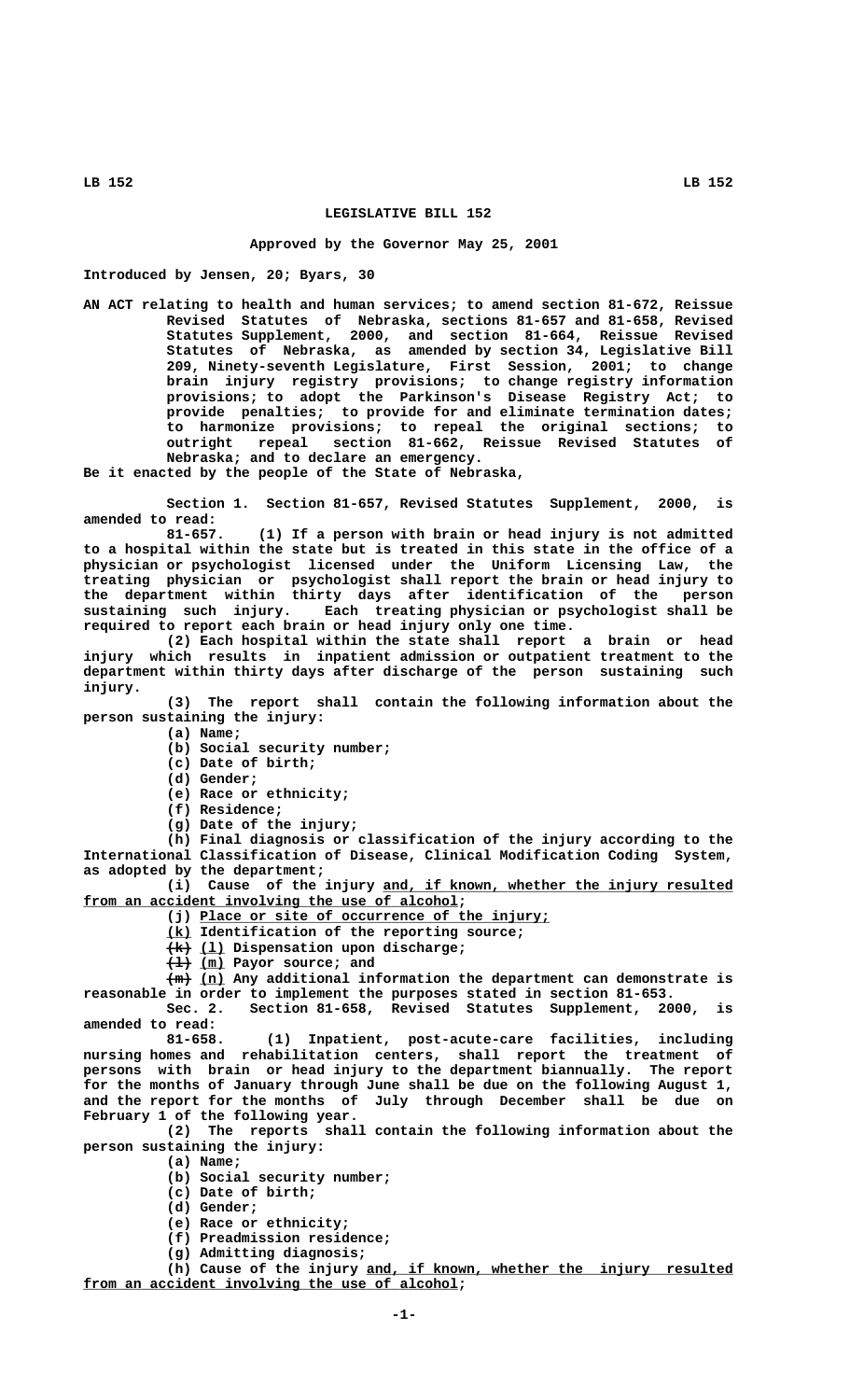**LB 152 LB 152**

(i) Place or site of occurrence of the injury;

 **\_\_\_ (j) Length of stay at the facility, including dates of admission and discharge;**

 **——— \_\_\_ (j) (k) Dispensation upon discharge;**

 $\overline{+k}$  (1) Identification of reporting source;

 $\overline{+1}$  (m) Payor source; and

 $\frac{m}{n}$  (n) Any additional information the department can demonstrate is **reasonable in order to implement the purposes stated in section 81-653.**

**Sec. 3. Section 81-664, Reissue Revised Statutes of Nebraska, as amended by section 34, Legislative Bill 209, Ninety-seventh Legislature, First Session, 2001, is amended to read:**

**81-664. For purposes of sections 81-663 to 81-675:**

**(1) Aggregate data means data contained in the medical record and health information registries maintained by the department which is compiled in a statistical format and which does not include patient-identifying data;**

**(2) Approved researcher means an individual or entity which is approved by the department pursuant to section 81-666 to obtain access to data contained in the medical record and health information registries maintained by the department to assist in the scientific or medical research for the prevention, cure, or control of a disease or injury process;**

**(3) Case-specific data means data contained in the medical record and health information registries concerning a specific individual other than patient-identifying data;**

**(4) Department means the Department of Health and Human Services Regulation and Licensure;**

**(5) Medical record and health information registry means the system of reporting certain medical conditions occurring in this state, as prescribed by law, which are reported and recorded in order to achieve the goals of prevention, cure, and control through research and education, and includes the birth defects registry established in section 71-646, the cancer registry established in sections 81-642 to 81-650, and the brain injury registry ——** established in sections 81-653 to 81-661, and the Parkinson's Disease Registry  **\_\_\_\_\_\_\_\_\_\_\_\_\_\_\_\_\_\_\_\_\_\_\_\_\_\_\_\_\_\_\_\_\_\_\_\_\_\_\_\_\_\_\_\_\_\_\_\_\_\_\_ established in the Parkinson's Disease Registry Act;**

**(6) Patient-identifying data means the patient's name, address, record number, symbol, or other identifying particular assigned to or related to an individual patient; and**

**(7) Research means study specific to the diseases or injuries for which access to data is requested and which is dedicated to the prevention, cure, or control of the diseases or injuries.**

**Sec. 4. Section 81-672, Reissue Revised Statutes of Nebraska, is amended to read:**

**81-672. Any person who receives or releases information in the form and manner prescribed by sections 81-663 to 81-675 and the rules and regulations adopted and promulgated pursuant to such sections shall not be civilly or criminally liable for such receipt or release unless the receipt or \_\_\_\_\_\_\_\_\_\_\_\_\_\_\_\_\_\_\_\_\_ \_\_\_\_\_\_\_\_\_\_\_\_\_\_\_\_\_\_\_\_\_\_\_\_\_\_\_\_\_\_\_\_\_\_\_\_\_\_\_\_\_\_\_\_\_\_\_\_\_\_\_\_\_\_\_\_\_\_\_\_\_\_\_\_\_\_\_\_\_\_\_\_\_\_\_\_\_\_ release is done with actual malice, fraudulent intent, or bad faith. In an \_\_\_\_\_\_\_\_\_\_\_\_\_\_\_\_\_\_\_\_\_\_\_\_\_\_\_\_\_\_\_\_\_\_\_\_\_\_\_\_\_\_\_\_\_\_\_\_\_\_\_\_\_\_\_\_\_\_\_\_\_\_\_\_\_\_\_\_\_\_\_\_\_\_\_\_\_\_ action brought against a person for wrongful receipt or release of medical \_\_\_\_\_\_\_\_\_\_\_\_\_\_\_\_\_\_\_\_\_\_\_\_\_\_\_\_\_\_\_\_\_\_\_\_\_\_\_\_\_\_\_\_\_\_\_\_\_\_\_\_\_\_\_\_\_\_\_\_\_\_\_\_\_\_\_\_\_\_\_\_\_\_\_\_\_\_ record and health information registry information, the party bringing the \_\_\_\_\_\_\_\_\_\_\_\_\_\_\_\_\_\_\_\_\_\_\_\_\_\_\_\_\_\_\_\_\_\_\_\_\_\_\_\_\_\_\_\_\_\_\_\_\_\_\_\_\_\_\_\_\_\_\_\_\_\_\_\_\_\_\_\_\_\_\_\_\_\_\_\_\_\_ action shall plead specifically the allegation that the immunity provided in \_\_\_\_\_\_\_\_\_\_\_\_\_\_\_\_\_\_\_\_\_\_\_\_\_\_\_\_\_\_\_\_\_\_\_\_\_\_\_\_\_\_\_\_\_\_\_\_\_\_\_\_\_\_\_\_\_\_\_\_\_\_\_\_\_\_\_\_\_\_\_\_\_\_\_\_\_\_ this section does not apply because the person receiving or releasing the \_\_\_\_\_\_\_\_\_\_\_\_\_\_\_\_\_\_\_\_\_\_\_\_\_\_\_\_\_\_\_\_\_\_\_\_\_\_\_\_\_\_\_\_\_\_\_\_\_\_\_\_\_\_\_\_\_\_\_\_\_\_\_\_\_\_\_\_\_\_ information did so with actual malice, fraudulent intent, or bad faith.**

Sec. 5. <u>Sections 5 to 18 of this act shall be known and may be</u>  **\_\_\_\_\_\_\_\_\_\_\_\_\_\_\_\_\_\_\_\_\_\_\_\_\_\_\_\_\_\_\_\_\_\_\_\_\_\_\_\_\_\_\_\_\_\_ cited as the Parkinson's Disease Registry Act.**

 **\_\_\_\_\_\_\_\_\_\_\_\_\_\_\_\_\_\_\_\_\_\_\_\_\_\_\_\_\_\_\_\_\_\_\_\_\_\_\_\_\_\_\_\_\_\_\_\_\_\_\_\_\_\_\_\_ Sec. 6. The purpose of the Parkinson's Disease Registry is to** provide a central data bank of accurate, historical and current information  **\_\_\_\_\_\_\_\_\_\_\_\_\_\_\_\_\_\_\_\_\_\_\_\_\_\_\_\_\_\_\_\_\_\_\_\_\_\_\_\_\_\_\_\_\_\_\_\_\_\_\_\_\_\_\_\_\_\_\_\_\_\_\_\_\_\_\_\_\_\_\_\_\_\_\_\_\_\_ for research purposes. The Parkinson's Disease Registry Act will provide for \_\_\_\_\_\_\_\_\_\_\_\_\_\_\_\_\_\_\_\_\_\_\_\_\_\_\_\_\_\_\_\_\_\_\_\_\_\_\_\_\_\_\_\_\_\_\_\_\_\_\_\_\_\_\_\_\_\_\_\_\_\_\_\_\_\_\_\_\_\_\_\_\_\_\_\_\_\_ screening and collecting patient and family data that may be useful in \_\_\_\_\_\_\_\_\_\_\_\_\_\_\_\_\_\_\_\_\_\_\_\_\_\_\_\_\_\_\_\_\_\_\_\_\_\_\_\_\_\_\_\_\_\_\_\_\_\_\_\_\_\_\_\_\_\_\_\_\_\_\_\_\_\_\_\_\_\_\_\_\_\_\_\_\_\_ detecting the incidence of and possible risk factors concerning Parkinson's \_\_\_\_\_\_\_\_\_\_\_\_\_\_\_\_\_\_\_\_\_\_\_\_\_\_\_\_\_\_\_\_\_\_\_\_\_\_\_\_\_\_\_\_\_\_\_\_\_\_\_\_\_\_\_\_\_\_\_\_\_\_\_\_\_\_\_\_\_\_\_\_\_\_\_\_\_\_ disease and related movement disorders. The act will also aid in planning for \_\_\_\_\_\_\_\_\_\_\_\_\_\_\_\_\_\_\_\_\_\_\_\_\_\_\_\_\_\_\_\_\_\_\_\_\_\_\_\_\_\_\_\_\_ health care requirements and education needs.**

Sec. 7. For purposes of the Parkinson's Disease Registry Act:

 **\_\_\_\_\_\_\_\_\_\_\_\_\_\_\_\_\_\_\_\_\_\_\_\_\_\_\_\_\_\_\_\_\_\_\_\_\_\_\_\_\_\_\_\_\_\_\_\_\_\_\_\_\_\_\_\_\_\_\_\_\_\_\_\_\_\_\_\_ (1) Approved researcher means an individual or entity who is \_\_\_\_\_\_\_\_\_\_\_\_\_\_\_\_\_\_\_\_\_\_\_\_\_\_\_\_\_\_\_\_\_\_\_\_\_\_\_\_\_\_\_\_\_\_\_\_\_\_\_\_\_\_\_\_\_\_\_\_\_\_\_\_\_\_\_\_\_\_\_\_\_\_\_\_\_\_ approved by the department in accordance with section 81-666 to obtain access \_\_\_\_\_\_\_\_\_\_\_\_\_\_\_\_\_\_\_\_\_\_\_\_\_\_\_\_\_\_\_\_\_\_\_\_\_\_\_\_\_\_\_\_\_\_\_\_\_\_\_\_\_\_\_\_\_\_\_\_\_\_\_\_\_\_\_\_\_\_\_\_\_\_\_\_\_\_ to data contained in the Parkinson's Disease Registry to assist in scientific \_\_\_\_\_\_\_\_\_\_\_\_\_\_\_\_\_\_\_\_\_\_\_\_\_\_\_\_\_\_\_\_\_\_\_\_\_\_\_\_\_\_\_\_\_\_\_\_\_\_\_\_\_\_\_\_\_\_\_\_\_\_\_\_\_\_\_\_\_\_\_\_\_\_\_\_\_\_ or medical research for the prevention, cure, or control of Parkinson's disease; \_\_\_\_\_\_\_\_**

 **\_\_\_\_\_\_\_\_\_\_\_\_\_\_\_\_\_\_\_\_\_\_\_\_\_\_\_\_\_\_\_\_\_\_\_\_\_\_\_\_\_\_\_\_\_\_\_\_\_\_\_\_\_\_\_\_\_\_\_\_\_\_\_\_\_\_\_\_ (2) Department means the Department of Health and Human Services \_\_\_\_\_\_\_\_\_\_\_\_\_\_\_\_\_\_\_\_\_\_\_\_\_ Regulation and Licensure;**

 **\_\_\_\_\_\_\_\_\_\_\_\_\_\_\_\_\_\_\_\_\_\_\_\_\_\_\_\_\_\_\_\_\_\_\_\_\_\_\_\_\_\_\_\_\_\_\_\_\_\_\_\_\_\_\_\_\_\_\_\_\_\_\_\_\_\_\_\_ (3) Parkinson's disease means a chronic, progressive disorder in** which there is a lack of the chemical dopamine in the brain as a direct result  **\_\_\_\_\_\_\_\_\_\_\_\_\_\_\_\_\_\_\_\_\_\_\_\_\_\_\_\_\_\_\_\_\_\_\_\_\_\_\_\_\_\_\_\_\_\_\_\_\_\_\_\_\_\_\_\_\_\_\_\_\_\_\_\_\_\_\_\_\_\_\_\_\_\_\_\_\_\_ of the destruction of the dopamine-producing cells in the portion of the brain \_\_\_\_\_\_\_\_\_\_\_\_\_\_\_\_\_\_\_\_\_\_\_\_\_\_\_\_\_\_\_\_\_\_\_\_\_\_\_\_\_\_\_\_\_\_\_\_\_\_\_\_\_\_\_\_\_\_\_\_\_\_\_\_\_\_\_\_\_\_\_\_\_\_\_\_\_\_ called the substantia nigra. Clinical features of the disease include tremor**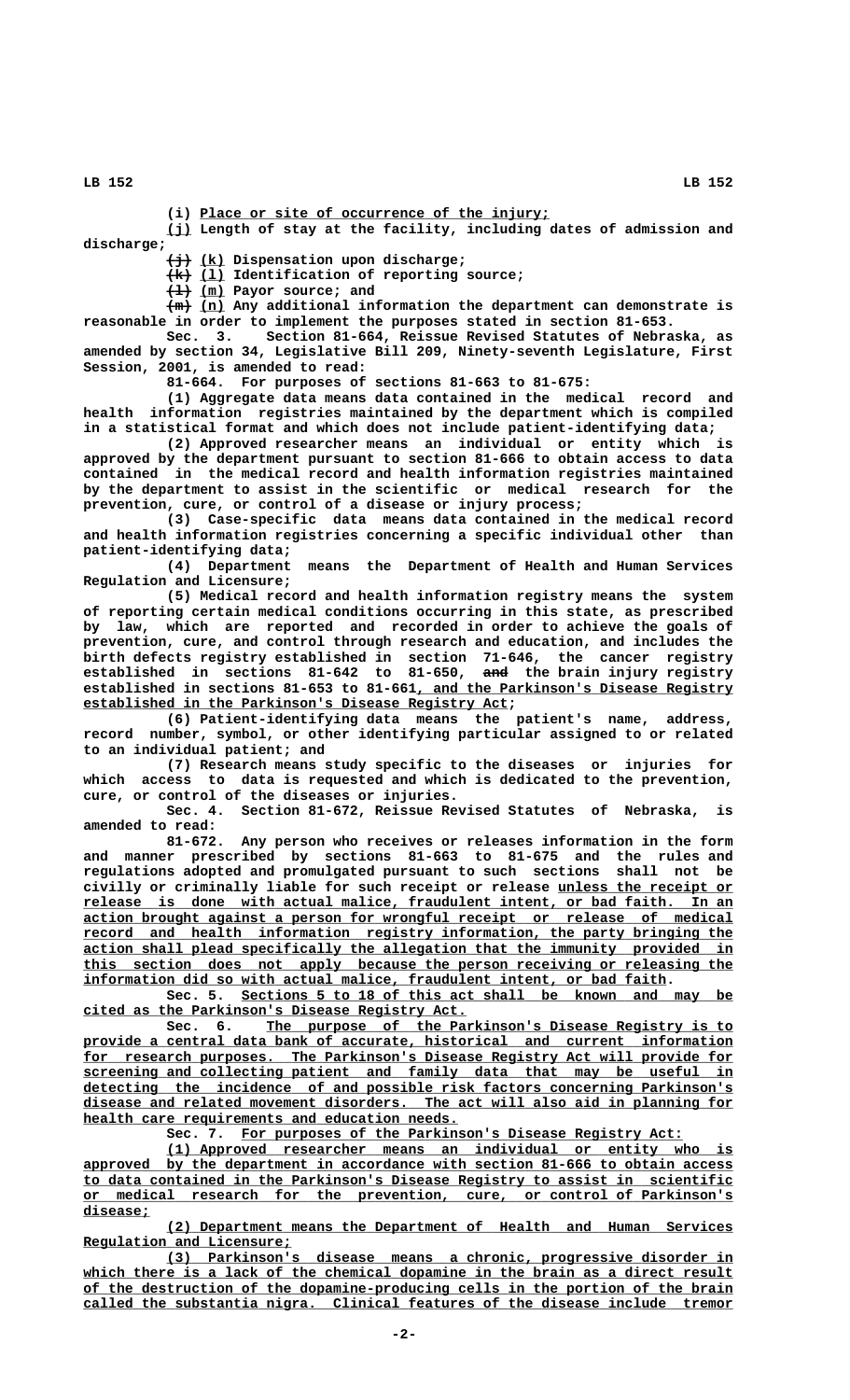**LB 152 LB 152**

 **\_\_\_\_\_\_\_\_\_\_\_\_\_\_\_\_\_\_\_\_\_\_\_\_\_\_\_\_\_\_\_\_\_\_\_\_\_\_\_\_\_\_\_\_\_\_\_\_\_\_\_\_\_\_\_\_\_\_\_\_\_\_\_\_\_\_\_\_\_\_\_\_\_\_\_\_\_\_ at rest, slow movements, rigidity, and unsteady or shuffling gait and may be \_\_\_\_\_\_\_\_\_\_\_\_\_\_\_\_\_\_\_\_\_\_\_\_\_\_\_\_\_\_\_\_\_\_\_\_\_\_\_\_\_\_\_\_\_\_\_\_\_\_\_\_\_\_\_\_\_\_\_\_\_\_\_\_\_\_\_\_\_\_\_\_\_\_\_\_\_\_ indicated by improvement after using medications used for Parkinson's disease; and \_\_\_**

 **\_\_\_\_\_\_\_\_\_\_\_\_\_\_\_\_\_\_\_\_\_\_\_\_\_\_\_\_\_\_\_\_\_\_\_\_\_\_\_\_\_\_\_\_\_\_\_\_\_\_\_\_\_\_\_\_\_\_\_\_\_\_\_\_\_\_\_\_ (4) Related movement disorder means a disorder that resembles** Parkinson's disease in some way, such as another kind of tremor.

 **\_\_\_\_\_\_\_\_\_\_\_\_\_\_\_\_\_\_\_\_\_\_\_\_\_\_\_\_\_\_\_\_\_\_\_\_\_\_\_\_\_\_\_\_\_\_\_\_\_\_\_\_\_\_\_\_\_\_\_ Sec. 8. The department shall establish and maintain the Parkinson's \_\_\_\_\_\_\_\_\_\_\_\_\_\_\_\_\_\_\_\_\_\_\_\_\_\_\_\_\_\_\_\_\_\_\_\_\_\_\_\_\_\_\_\_\_\_\_\_\_\_\_\_\_\_\_\_\_\_\_\_\_\_\_\_\_\_\_\_\_\_\_\_\_\_\_\_\_\_ Disease Registry. The registry shall consist of a compilation of the reports \_\_\_\_\_\_\_\_\_\_\_\_\_\_\_\_\_\_\_\_\_\_\_\_\_\_\_\_\_\_\_\_\_\_\_\_\_\_\_\_\_\_\_\_\_\_\_\_\_\_\_\_\_\_\_\_\_\_\_\_\_\_\_\_\_\_\_\_\_\_\_\_\_\_\_\_\_\_ of cases of Parkinson's disease and related movement disorders occurring among** residents of this state which are with the department. The registry shall  **\_\_\_\_\_\_\_\_\_\_\_\_\_\_\_\_\_\_\_\_\_\_\_\_\_\_\_\_\_\_\_\_\_\_\_\_\_\_\_\_\_\_\_\_\_\_\_\_\_\_\_\_\_\_\_\_\_\_\_\_\_\_\_\_\_\_\_\_\_\_\_\_\_\_\_\_\_\_ include information the department deems necessary and appropriate for the \_\_\_\_\_\_\_\_\_\_\_\_\_\_\_\_\_\_\_\_\_\_\_\_\_\_\_\_\_\_\_\_\_\_\_\_\_\_\_\_\_\_\_\_\_\_\_\_\_\_\_\_\_\_\_\_\_\_\_\_\_\_\_\_\_\_\_\_\_\_\_\_\_\_\_\_\_\_ statistical identification and planning for treatment and education of health \_\_\_\_\_\_\_\_\_\_\_\_\_\_\_\_\_\_\_\_\_\_\_\_\_\_\_\_\_\_\_\_\_\_\_\_\_\_\_\_\_\_\_\_\_\_\_\_\_\_\_\_\_\_\_\_\_\_\_\_\_\_\_\_\_\_\_\_\_\_\_\_\_\_\_\_\_\_ care providers and persons diagnosed with Parkinson's disease and related movement disorders. \_\_\_\_\_\_\_\_\_\_\_\_\_\_\_\_\_\_\_**

Sec. 9. The department shall:

 **\_\_\_\_\_\_\_\_\_\_\_\_\_\_\_\_\_\_\_\_\_\_\_\_\_\_\_\_\_\_\_\_\_\_\_\_\_\_\_\_\_\_\_\_\_\_\_\_\_\_\_\_\_\_\_\_\_\_\_\_\_\_\_\_\_\_\_\_ (1) Adopt and promulgate rules and regulations, including a uniform \_\_\_\_\_\_\_\_\_\_\_\_\_\_\_\_\_\_\_\_\_\_\_\_\_\_\_\_\_\_\_\_\_\_\_\_\_\_\_\_\_\_\_\_\_\_\_\_\_\_\_\_\_\_\_\_\_\_\_\_\_\_\_\_\_\_\_\_\_\_\_\_\_\_\_\_\_\_ system of classification of Parkinson's disease which is consistent with**  $medically and clinically accepted standards and definitions for use in$ </u>  **\_\_\_\_\_\_\_\_\_\_\_\_\_\_\_\_\_\_\_\_\_\_\_\_\_\_\_\_\_\_\_\_\_\_\_\_\_\_\_\_\_\_\_\_\_\_\_\_\_\_\_\_ reporting by medical personnel treating the disease;**

 **\_\_\_\_\_\_\_\_\_\_\_\_\_\_\_\_\_\_\_\_\_\_\_\_\_\_\_\_\_\_\_\_\_\_\_\_\_\_\_\_\_\_\_\_\_\_\_\_\_\_\_\_\_\_\_\_\_\_\_\_\_\_\_\_\_\_\_\_ (2) Execute any contracts that the department deems necessary to \_\_\_\_\_\_\_\_\_\_\_\_\_\_\_\_\_\_\_\_\_\_\_\_\_\_\_\_\_\_\_\_\_\_\_\_\_\_\_\_\_\_\_\_\_\_\_ carry out the Parkinson's Disease Registry Act;**

 **\_\_\_\_\_\_\_\_\_\_\_\_\_\_\_\_\_\_\_\_\_\_\_\_\_\_\_\_\_\_\_\_\_\_\_\_\_\_\_\_\_\_\_\_\_\_\_\_\_\_\_\_\_\_\_\_\_\_\_\_\_\_\_\_\_\_\_\_ (3) Receive and record the data obtained from reports filed under \_\_\_\_\_\_\_\_\_\_\_\_\_\_\_\_\_\_\_\_\_\_\_\_\_\_\_\_\_\_\_ sections 10 and 11 of this act;**

 **\_\_\_\_\_\_\_\_\_\_\_\_\_\_\_\_\_\_\_\_\_\_\_\_\_\_\_\_\_\_\_\_\_\_\_\_\_\_\_\_\_\_\_\_\_\_\_\_\_\_\_\_\_\_\_\_\_\_\_\_\_\_\_\_\_\_\_\_ (4) Compile and publish a statistical report annually or at \_\_\_\_\_\_\_\_\_\_\_\_\_\_\_\_\_\_\_\_\_\_\_\_\_\_\_\_\_\_\_\_\_\_\_\_\_\_\_\_\_\_\_\_\_\_\_\_\_\_\_\_\_\_\_\_\_\_\_\_\_\_\_\_\_\_\_\_\_\_\_\_\_\_\_\_\_\_ reasonable intervals containing information obtained from patient data to \_\_\_\_\_\_\_\_\_\_\_\_\_\_\_\_\_\_\_\_\_\_\_\_\_\_\_\_\_\_\_\_\_\_\_\_\_\_\_\_\_\_\_\_\_\_\_\_\_\_\_\_\_\_\_\_\_\_\_\_\_\_\_\_\_\_\_\_\_\_\_\_\_\_\_\_\_\_ provide accessible information useful to medical personnel, approved \_\_\_\_\_\_\_\_\_\_\_\_\_\_\_\_\_\_\_\_\_\_\_\_\_\_\_\_\_\_\_\_ researchers, and the public; and**

 **\_\_\_\_\_\_\_\_\_\_\_\_\_\_\_\_\_\_\_\_\_\_\_\_\_\_\_\_\_\_\_\_\_\_\_\_\_\_\_\_\_\_\_\_\_\_\_\_\_\_\_\_\_\_\_\_\_\_\_\_\_\_\_\_\_\_\_\_ (5) Comply with all necessary requirements to obtain funds or grants. \_\_\_\_\_\_\_**

 **\_\_\_\_\_\_\_\_\_\_\_\_\_\_\_\_\_\_\_\_\_\_\_\_\_\_\_\_\_\_\_\_\_\_\_\_\_\_\_\_\_\_\_\_\_\_\_\_\_\_\_\_\_\_\_\_\_ Sec. 10. (1) If a resident of this state is diagnosed with** Parkinson's disease or a related movement disorder within this state in the  **\_\_\_\_\_\_\_\_\_\_\_\_\_\_\_\_\_\_\_\_\_\_\_\_\_\_\_\_\_\_\_\_\_\_\_\_\_\_\_\_\_\_\_\_\_\_\_\_\_\_\_\_\_\_\_\_\_\_\_\_\_\_\_\_\_\_\_\_\_\_\_\_\_\_\_\_\_\_ office of a physician licensed under the Uniform Licensing Law, the physician \_\_\_\_\_\_\_\_\_\_\_\_\_\_\_\_\_\_\_\_\_\_\_\_\_\_\_\_\_\_\_\_\_\_\_\_\_\_\_\_\_\_\_\_\_\_\_\_\_\_\_\_\_\_\_\_\_\_\_\_\_\_\_\_\_\_\_\_\_\_\_\_\_\_\_\_\_\_ shall file a report of the diagnosis and pertinent information with the \_\_\_\_\_\_\_\_\_\_\_\_\_\_\_\_\_\_\_\_\_\_\_\_\_\_\_\_\_\_\_\_\_\_\_\_\_\_\_\_\_\_\_\_\_\_\_\_\_ department within sixty days after the diagnosis.**

 **\_\_\_\_\_\_\_\_\_\_\_\_\_\_\_\_\_\_\_\_\_\_\_\_\_\_\_\_\_\_\_\_\_\_\_\_\_\_\_\_\_\_\_\_\_\_\_\_\_\_\_\_\_\_\_\_\_\_\_\_\_\_\_\_\_\_\_\_ (2) An individual resident of this state who has been diagnosed with** Parkinson's disease or a related movement disorder by a licensed physician may  **\_\_\_\_\_\_\_\_\_\_\_\_\_\_\_\_\_\_\_\_\_\_\_\_\_\_\_\_\_\_\_\_\_\_\_\_\_\_\_\_\_\_\_\_\_\_\_\_\_\_\_\_\_\_\_\_\_\_\_\_\_\_\_\_\_\_\_\_\_\_\_\_\_\_\_\_\_\_ file a report with the department providing relevant information. The \_\_\_\_\_\_\_\_\_\_\_\_\_\_\_\_\_\_\_\_\_\_\_\_\_\_\_\_\_\_\_\_\_\_\_\_\_\_\_\_\_\_\_\_\_\_\_\_\_\_\_\_\_\_\_\_\_\_\_\_\_\_ department shall provide for validation of individual reports.**

 **\_\_\_\_\_\_\_\_\_\_\_\_\_\_\_\_\_\_\_\_\_\_\_\_\_\_\_\_\_\_\_\_\_\_\_\_\_\_\_\_\_\_\_\_\_\_\_\_\_\_\_\_\_\_\_\_\_\_\_\_\_\_\_\_\_\_\_\_ (3) A report filed under this section shall contain the following \_\_\_\_\_\_\_\_\_\_\_\_\_\_\_\_\_\_\_\_\_\_\_\_\_\_\_\_\_\_\_\_\_\_\_\_\_\_\_\_\_\_\_\_\_\_\_\_\_\_\_\_\_\_\_\_\_\_\_\_\_\_\_\_\_\_\_\_\_\_\_\_\_\_\_\_\_\_ information about the person diagnosed with Parkinson's disease or a related**  $movement$  disorder:

 **(a) Name; \_\_\_\_\_\_\_\_\_**

 **\_\_\_\_\_\_\_\_\_\_\_\_\_\_\_\_\_\_\_\_\_\_\_\_\_\_\_ (b) Social security number;**

 **\_\_\_\_\_\_\_\_\_\_\_\_\_\_\_\_\_\_ (c) Date of birth;**

 **(d) Gender; \_\_\_\_\_\_\_\_\_\_\_**

 **\_\_\_\_\_\_\_\_\_\_\_\_\_\_\_\_\_\_\_\_\_\_\_\_\_\_\_\_\_\_\_\_\_ (e) Address at time of diagnosis;**

 **\_\_\_\_\_\_\_\_\_\_\_\_\_\_\_\_\_\_\_\_ (f) Current address;**

 **\_\_\_\_\_\_\_\_\_\_\_\_\_\_\_\_\_\_\_\_\_\_ (g) Date of diagnosis;**

 **(h) Physician; \_\_\_\_\_\_\_\_\_\_\_\_\_\_**

 **\_\_\_\_\_\_\_\_\_\_\_\_\_\_\_\_\_\_\_\_\_\_\_\_\_\_\_\_\_\_\_\_\_\_\_\_\_\_\_\_\_\_\_ (i) Identification of reporting source; and**

 **\_\_\_\_\_\_\_\_\_\_\_\_\_\_\_\_\_\_\_\_\_\_\_\_\_\_\_\_\_\_\_\_\_\_\_\_\_\_\_\_\_\_\_\_\_\_\_\_\_\_\_\_\_\_\_\_\_\_\_\_\_\_\_\_\_\_\_\_ (j) Any additional information the department demonstrates is \_\_\_\_\_\_\_\_\_\_\_\_\_\_\_\_\_\_\_\_\_\_\_\_\_\_\_\_\_\_\_\_\_\_\_\_\_\_\_\_\_\_\_\_\_\_\_\_\_\_\_\_\_\_\_\_\_\_\_\_\_ reasonable to implement the Parkinson's Disease Registry Act.**

 **\_\_\_\_\_\_\_\_\_\_\_\_\_\_\_\_\_\_\_\_\_\_\_\_\_\_\_\_\_\_\_\_\_\_\_\_\_\_\_\_\_\_\_\_\_\_\_\_\_\_\_\_\_\_\_\_\_\_ Sec. 11. The pharmacist in charge of each pharmacy located within \_\_\_\_\_\_\_\_\_\_\_\_\_\_\_\_\_\_\_\_\_\_\_\_\_\_\_\_\_\_\_\_\_\_\_\_\_\_\_\_\_\_\_\_\_\_\_\_\_\_\_\_\_\_\_\_\_\_\_\_\_\_\_\_\_\_\_\_\_\_\_\_\_\_\_\_\_\_ the state or doing business in the state shall file a semiannual report with \_\_\_\_\_\_\_\_\_\_\_\_\_\_\_\_\_\_\_\_\_\_\_\_\_\_\_\_\_\_\_\_\_\_\_\_\_\_\_\_\_\_\_\_\_\_\_\_\_\_\_\_\_\_\_\_\_\_\_\_\_\_\_\_\_\_\_\_\_\_\_\_\_\_\_\_\_\_ the department listing persons to whom the pharmacist has dispensed drugs on \_\_\_\_\_\_\_\_\_\_\_\_\_\_\_\_\_\_\_\_\_\_\_\_\_\_\_\_\_\_\_\_\_\_\_\_\_\_\_\_\_\_\_\_\_\_\_\_\_\_\_\_\_\_\_\_\_\_\_\_\_\_\_\_\_\_\_\_\_\_\_\_\_\_\_\_\_\_ the list of drugs required to be reported under this section for Parkinson's \_\_\_\_\_\_\_\_\_\_\_\_\_\_\_\_\_\_\_\_\_\_\_\_\_\_\_\_\_\_\_\_\_\_\_\_\_\_\_\_\_\_\_\_\_\_\_\_\_\_\_\_\_\_\_\_\_\_\_\_\_\_\_\_\_\_\_\_\_\_\_\_\_\_\_\_\_\_ disease. The report shall include the name, address, and social security** number of the person for whom the drugs were prescribed and the name and  **\_\_\_\_\_\_\_\_\_\_\_\_\_\_\_\_\_\_\_\_\_\_\_\_\_\_\_\_\_\_\_\_\_\_\_\_\_\_\_\_\_\_\_\_\_\_\_\_\_\_\_\_\_\_\_\_\_\_\_\_\_\_\_\_\_\_\_\_\_\_\_\_\_\_\_\_\_\_ address of the prescribing physician. The department shall issue a list of \_\_\_\_\_\_\_\_\_\_\_\_\_\_\_\_\_\_\_\_\_\_\_\_\_\_\_\_\_\_\_\_\_\_\_\_\_\_\_\_\_\_\_\_\_\_\_\_\_\_\_\_\_\_\_\_\_\_\_\_\_\_\_\_\_\_\_\_\_\_\_\_\_\_\_\_\_\_ drugs used for the treatment of Parkinson's disease to be reported under this \_\_\_\_\_\_\_\_\_\_\_\_\_\_\_\_\_\_\_\_\_\_\_\_\_\_\_\_\_\_\_\_\_\_\_\_\_\_\_\_\_\_\_\_\_\_\_\_\_\_\_\_\_\_\_\_\_\_\_\_\_\_\_\_\_\_\_\_\_\_\_\_\_\_\_\_\_\_ section, shall review and revise the list annually, and shall distribute the \_\_\_\_\_\_\_\_\_\_\_\_\_\_\_\_\_\_\_\_\_\_\_\_\_\_\_\_\_\_\_\_\_\_\_\_\_\_\_\_\_\_\_\_\_\_\_\_\_\_\_\_\_\_\_\_\_\_\_\_\_\_\_\_\_\_\_\_\_\_\_\_\_\_\_\_\_\_ list to each pharmacy located within the state or doing business in the state.**

 **\_\_\_\_\_\_\_\_\_\_\_\_\_\_\_\_\_\_\_\_\_\_\_\_\_\_\_\_\_\_\_\_\_\_\_\_\_\_\_\_\_\_\_\_\_\_\_\_\_\_\_\_\_\_\_\_ Sec. 12. All data and information developed or collected pursuant \_\_\_\_\_\_\_\_\_\_\_\_\_\_\_\_\_\_\_\_\_\_\_\_\_\_\_\_\_\_\_\_\_\_\_\_\_\_\_\_\_\_\_\_\_\_\_\_\_\_\_\_\_\_\_\_\_\_\_\_\_\_\_\_\_\_\_\_\_\_\_\_\_\_\_\_\_\_ to the Parkinson's Disease Registry Act and the receipt and release of data \_\_\_\_\_\_\_\_\_\_\_\_\_\_\_\_\_\_\_\_\_\_\_\_\_\_\_\_\_\_\_\_\_\_\_\_\_\_\_\_\_\_\_\_\_\_\_\_\_\_\_\_\_\_\_\_\_\_\_\_\_\_\_\_\_\_\_\_\_\_\_\_\_\_\_\_\_\_ from the Parkinson's Disease Registry is subject to and shall comply with \_\_\_\_\_\_\_\_\_\_\_\_\_\_\_\_\_\_\_\_\_\_\_\_\_\_\_\_\_\_\_\_\_\_\_\_\_\_\_\_\_\_\_\_\_\_\_\_\_\_\_\_\_\_\_\_\_\_\_\_\_\_\_\_\_\_\_\_\_\_\_\_\_\_\_\_\_\_ sections 81-663 to 81-675. For purposes of the Parkinson's Disease Registry, \_\_\_\_\_\_\_\_\_\_\_\_\_\_\_\_\_\_\_\_\_\_\_\_\_\_\_\_\_\_\_\_\_\_\_\_\_\_\_\_\_\_\_\_\_\_\_\_\_\_\_\_\_\_\_\_\_\_\_\_\_\_\_\_\_\_\_\_\_\_\_\_\_\_\_\_\_\_ data may be released as Class I data, Class II data, Class III data, or Class \_\_\_\_\_\_\_\_\_\_\_\_\_\_\_\_\_\_\_\_\_\_\_\_\_\_\_\_\_\_\_\_\_\_\_\_\_\_\_\_ IV data as classified in section 81-667.**

Sec. 13. Nothing in the Parkinson's Disease Registry Act shall be  **\_\_\_\_\_\_\_\_\_\_\_\_\_\_\_\_\_\_\_\_\_\_\_\_\_\_\_\_\_\_\_\_\_\_\_\_\_\_\_\_\_\_\_\_\_\_\_\_\_\_\_\_\_\_\_\_\_\_\_\_\_\_\_\_\_\_\_\_\_\_\_\_\_\_\_\_\_\_ deemed to compel any individual to submit to any medical examination or \_\_\_\_\_\_\_\_\_\_\_\_\_\_\_\_\_\_\_\_\_\_\_\_\_\_\_\_\_\_\_\_\_\_\_\_\_\_\_\_\_\_\_\_\_\_\_\_\_\_\_\_\_\_\_\_\_\_\_\_\_\_\_\_\_\_\_\_\_\_\_\_\_\_\_\_\_\_ supervision by the department, any of its authorized representatives, or an \_\_\_\_\_\_\_\_\_\_\_\_\_\_\_\_\_\_\_\_\_\_\_\_\_\_\_\_\_\_\_\_\_\_\_\_\_\_\_\_\_\_\_\_\_\_\_\_\_\_\_\_\_\_\_\_\_\_\_\_\_\_\_\_\_\_\_\_\_\_\_\_\_\_\_\_\_\_ approved researcher. No person who seeks information or obtains data pursuant \_\_\_\_\_\_\_\_\_\_\_\_\_\_\_\_\_\_\_\_\_\_\_\_\_\_\_\_\_\_\_\_\_\_\_\_\_\_\_\_\_\_\_\_\_\_\_\_\_\_\_\_\_\_\_\_\_\_\_\_\_\_\_\_\_\_\_\_\_\_\_\_\_\_\_\_\_\_ to the act shall contact a patient or such patient's family without first**